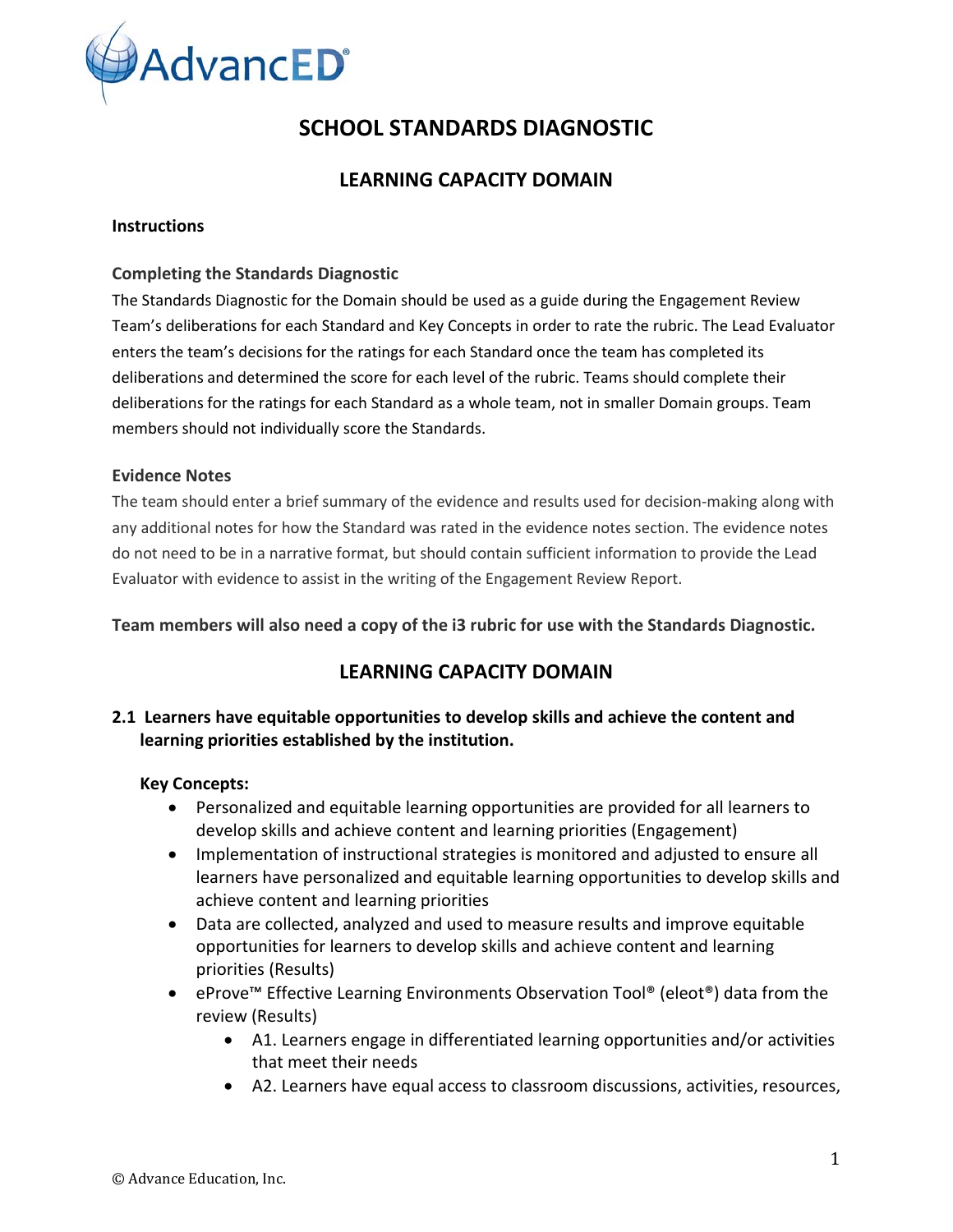technology and support

- B2. Learners engage in activities and learning that are challenging but attainable
- B3. Learners demonstrate and/or are able to describe high-quality work
- D3. Learners are actively engaged in the learning activities
- D4. Learners collaborate with their peers to accomplish/complete projects, activities, tasks and/or assignments
- E1. Learners monitor their own learning progress or have mechanisms whereby their learning progress is monitored
- Longitudinal results are used to demonstrate growth and improvement in providing equitable opportunities for students to develop skills and achieve content and learning priorities (Sustainability)
- Personalized and equitable learning opportunities are embedded and supported throughout the institution (Embeddedness)

# **Potential Evidence and Results to Review:**

- Analyzed institution eleot data
- Analyzed inventory results related to personalized learning and/or high expectations for learning
- Documentation of personalized learning activities, such as lesson plans, project plans, student work
- Institution's learning expectations for all students
- Results of data from assessments related to students' personalized learning experiences
- Professional learning activities related to personalized and equitable learning strategies
- Observations of evidence of personalized learning activities posted in the hallways and classroom areas

# **EVIDENCE NOTES:**

# **2.2 The learning culture promotes creativity, innovation and collaborative problem-solving.**

#### **Key Concepts:**

- All learners engage in projects and inquiry-based activities across courses and subjects (Engagement)
- Educators implement specific actions and instructional activities to ensure learner engagement and development of creative, innovative, and problem-solving skills (Implementation)
- The institution executes processes to monitor the quality of the implementation of learning experiences that promote creativity, innovation and collaborative problem solving (Implementation)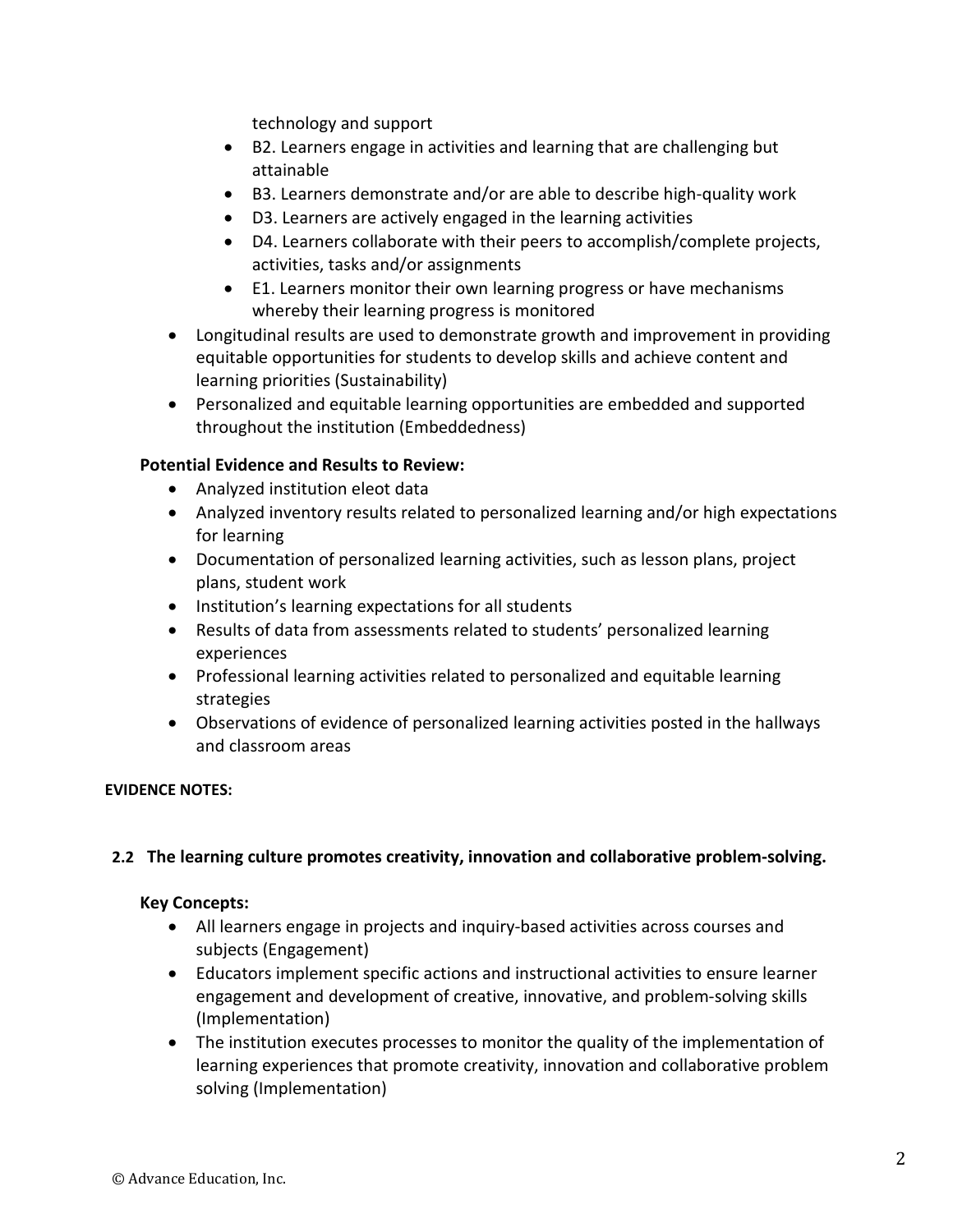- Data are collected, analyzed and used to measure the development of creativity, innovation and problem-solving of learners (Results)
- eleot<sup>®</sup> data from the review (Results)
	- A4. Learners demonstrate and/or have opportunities to develop empathy/respect/appreciation for differences in abilities, aptitudes, backgrounds, cultures, and/or other human characteristics, conditions and dispositions
	- B2. Learners engage in activities and learning that are challenging, but attainable
	- B4. Learners engage in rigorous coursework, discussions, and/or tasks that require the use of higher-order thinking (e.g., analyzing, applying, evaluating, synthesizing)
	- D2. Learners make connections from content to real-life experiences
	- D4. Learners collaborate with their peers to accomplish/complete projects, activities, tasks and/or assignments
	- G2. Learners use digital tools/technology to conduct research, solve problems, and/or create original works for learning
	- G3. Learners use digital tools/technology to communicate and/or work collaboratively for learning
- Longitudinal results demonstrate growth and improvement in the development of creativity, innovation, and problem solving of learners (Sustainability)
- Educators demonstrate shared beliefs about learner engagement and development of creative, innovative, and problem-solving skills in all courses and subjects (Embeddedness)

# **Potential Evidence and Results to Review:**

- Analyzed institution eleot data
- Analyzed student and teacher survey results
- Analyzed student and teacher inventory results
- Analyzed Student Engagement Survey results
- Professional learning sessions evaluations related to instructional strategies that promote 21<sup>st</sup>-century skills
- Evidence of student projects, ideally in various phases of completion
- Observations of evidence of project and inquiry-based activities posted in the hallways and classroom areas

# **EVIDENCE NOTES:**

# **2.3 The learning culture develops learners' attitudes, beliefs and skills needed for success.**

# **Key Concepts:**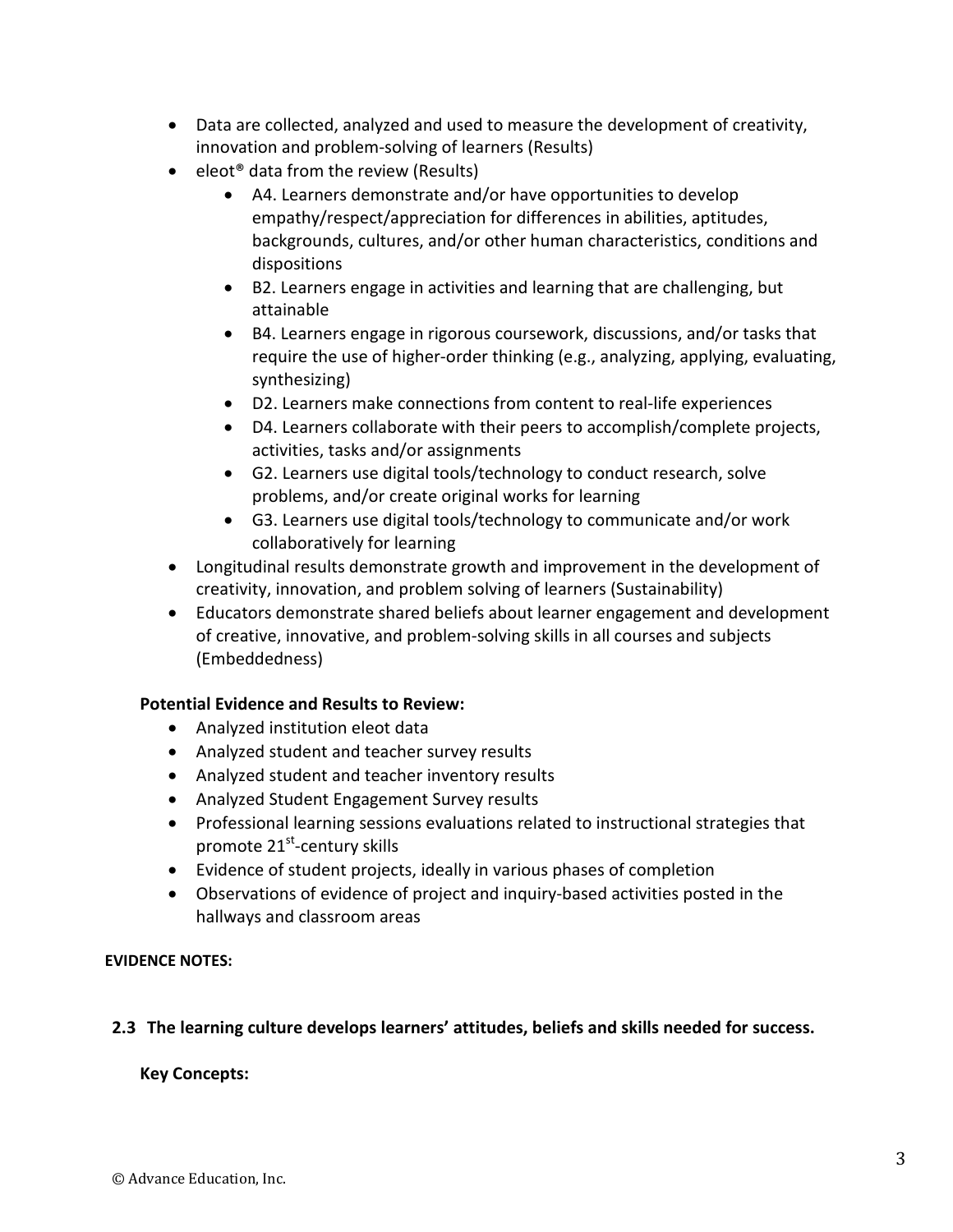- All learners are provided opportunities to develop communication skills, dispositions toward learning, experiences that teach self-direction and monitoring of their own learning progress (Engagement)
- Implementation of instructional strategies provide numerous experiences for learners to develop communication skills, self-direction, and monitor their own learning progress
- Data are collected, analyzed and used to assess the learning culture of the institution and the effectiveness of actions implemented to develop learners' attitudes, beliefs and skills needed for success (Results)
- eleot<sup>®</sup> data from review (Results)
	- B3. Learners demonstrate and/or are able to describe high-quality work
	- D1. Learners' discussions/dialogues/exchanges with each other and the teacher predominate
	- D4. Learners collaborate with their peers to accomplish/complete projects, activities, tasks and/or assignments
	- E1. Learners monitor their own learning progress or have mechanisms whereby their learning progress is monitored
	- E2. Learners receive/respond to feedback (from teachers/peers/other resources) to improve understanding and/or revise work
	- E3. Learners demonstrate and/or verbalize understanding of the lesson/content
	- F1. Learners speak and interact respectfully with teacher(s) and each other
	- G2. Learners use digital tools/technology to conduct research, solve problems and/or create original works for learning
	- G3. Learners use digital tools/technology to communicate and/or work collaboratively for learning
- Longitudinal data demonstrated improvements of the institution's learning culture and the effectiveness of actions implemented in improving the development of learners' attitudes, beliefs and skills needed for success (Sustainability)
- Commitment to shared beliefs and actions for developing learners' communication skills and dispositions toward learning are consistently practiced by all stakeholders throughout the institution (Embeddedness)

- Analyzed institution eleot data
- Analyzed student and teacher survey results
- Analyzed student and teacher inventory results
- Analyzed Student Engagement Survey results
- Professional learning sessions evaluations related to developing students' communication skills and positive dispositions
- Evidence of student presentations, written work, projects and digital creations demonstrating communication skills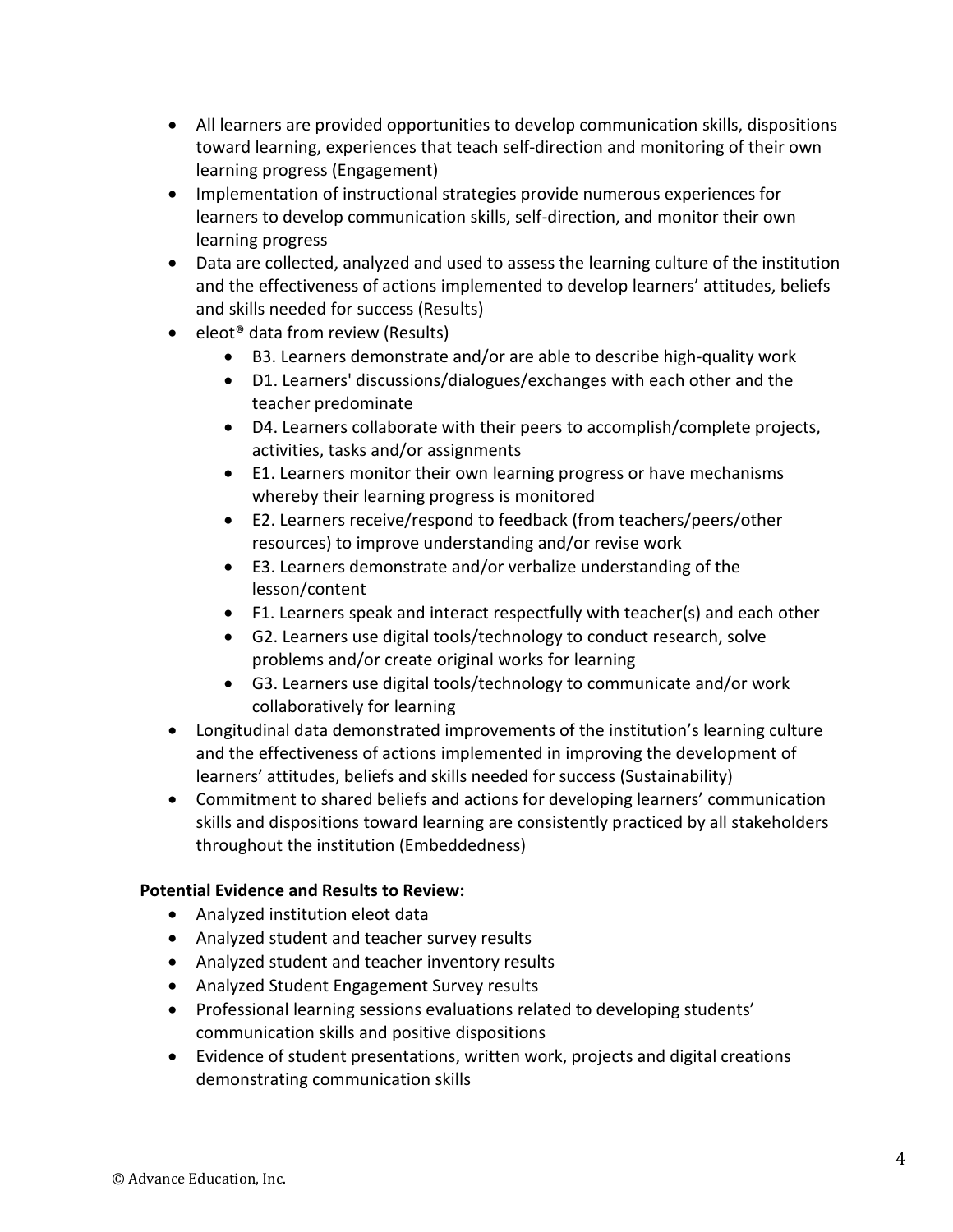• Evidence of student developed learning goals/plans or student self-monitoring of learning progress

# **EVIDENCE NOTES:**

# **2.4 The institution has a formal structure to ensure learners develop positive relationships with and have adults/peers who support their educational experiences.**

# **Key Concepts:**

- All learners interact with their adult advocate and peers for the purpose of developing relationships and having support for their educational experiences (Engagement)
- The institution implements and monitors a formal structure that has clearly defined activities, resources, and time for learners to develop positive relationships with adults and peers (Implementation)
- Data are collected, analyzed, and used to determine the effectiveness of the program to ensure learners develop positive relationships with adults and peers that support their educational experiences (Results)
- eleot<sup>®</sup> data from review (Results)
	- A3. Learners are treated in a fair, clear and consistent manner
	- A4. Learners demonstrate and/or have opportunities to develop empathy/respect/appreciation for differences in abilities, aptitudes, backgrounds, cultures, and/or other human characteristics, conditions and dispositions
	- B5. Learners take responsibility for and are self-directed in their learning
	- C1. Learners demonstrate a sense of community that is positive, cohesive, engaged and purposeful
	- C3. Learners are supported by the teacher, their peers and/or other resources to understand content and accomplish tasks
	- C4. Learners demonstrate a congenial and supportive relationship with their teacher
	- F1. Learners speak and interact respectfully with teacher(s) and each other
- Longitudinal data and evidence from the implementation of formal structures demonstrate learners' improvements in the development of positive relationships with adults and peers that support their educational experiences (Sustainability)
- Commitment to and consistent actions by staff and students related to the development of positive relationships occur throughout the institution (Embeddedness)

- Description of formal structure and practices that provide learners consistent access to an adult advocate
- Evaluations of the formal student advocacy program
- Analyzed inventory results from teachers and students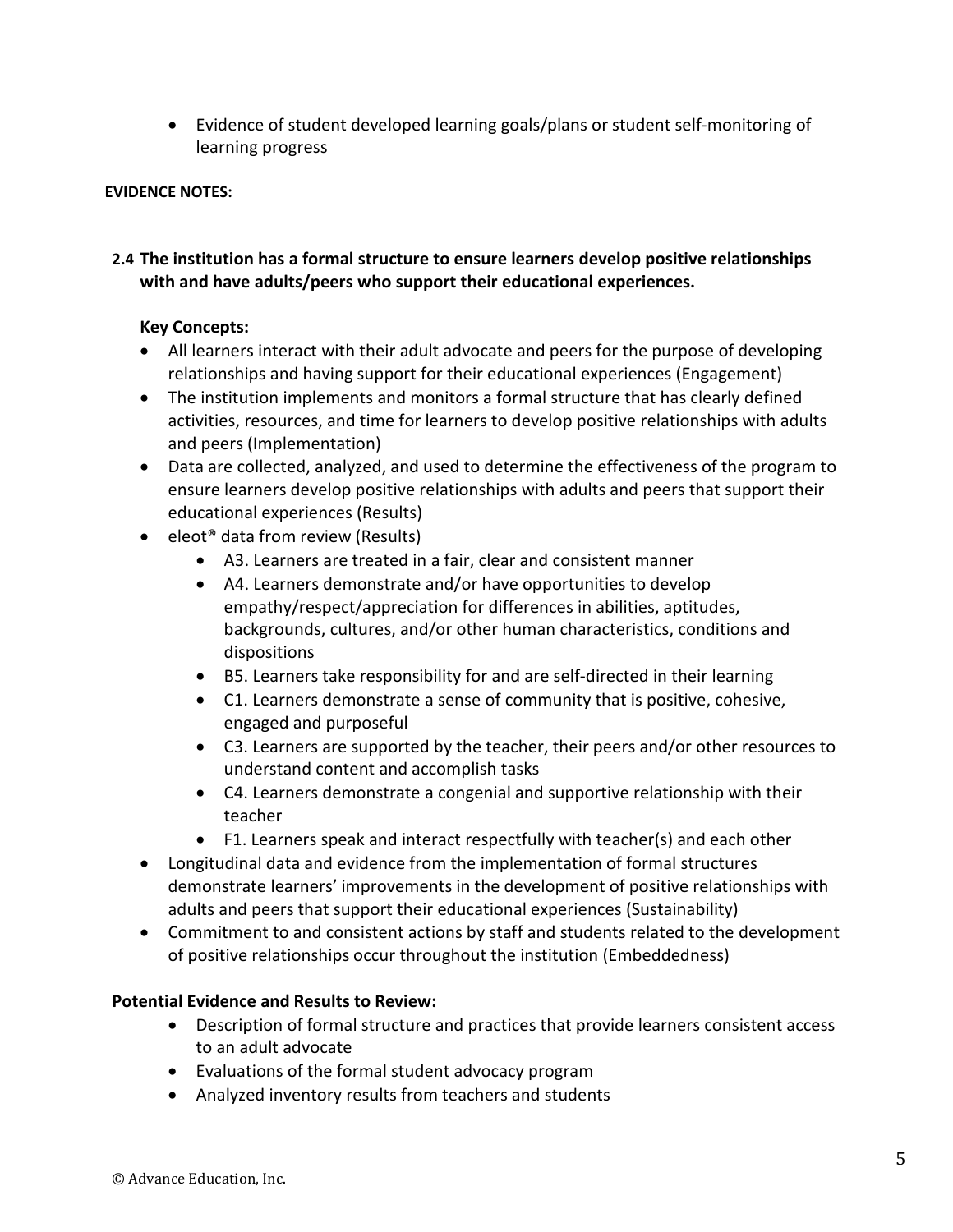- Analyzed survey results from teachers, students and parents
- Analyzed Student Engagement Survey results
- Analyzed institution eleot data
- Observations of adult/student and peer interactions and relationships throughout the institution

# **2.5 Educators implement a curriculum that is based on high expectations and prepares learners for their next levels.**

#### **Key Concepts:**

- All educators implement the curriculum developed and adopted by the institution (Engagement)
- Processes are used to monitor the quality and fidelity of the implementation of the adopted curriculum across the institution (Implementation)
- Data are collected, analyzed, and used to evaluate the quality and effectiveness of the curriculum to meet the institution's learning expectations, and student preparedness for the next level and to provide data for potential revisions to the curriculum (Results)
- eleot data from review (Results)
	- B2. Learners strive to meet or are able to articulate the high expectations established by themselves and/or the teacher
	- B3. Learners demonstrate and/or are able to describe high-quality work
	- C3. Learners are supported by the teacher, their peers and/or other resources to understand content and accomplish tasks
	- E3. Learners demonstrate and/or verbalize understanding of the lesson/content
- Longitudinal data and results provide evidence of the effectiveness of the implementation of the curriculum and the institution's curriculum revision process (Sustainability)
- All educators inherently understand, practice, and protect both the institution's curriculum and commitment to its learning expectations (Embeddedness)

- Analyzed inventory results from teachers and students
- Analyzed survey results from teachers, students and parents
- Analyzed Student Engagement Survey results
- Analyzed institution eleot data
- Formal description of process to adopt, align and evaluate curriculum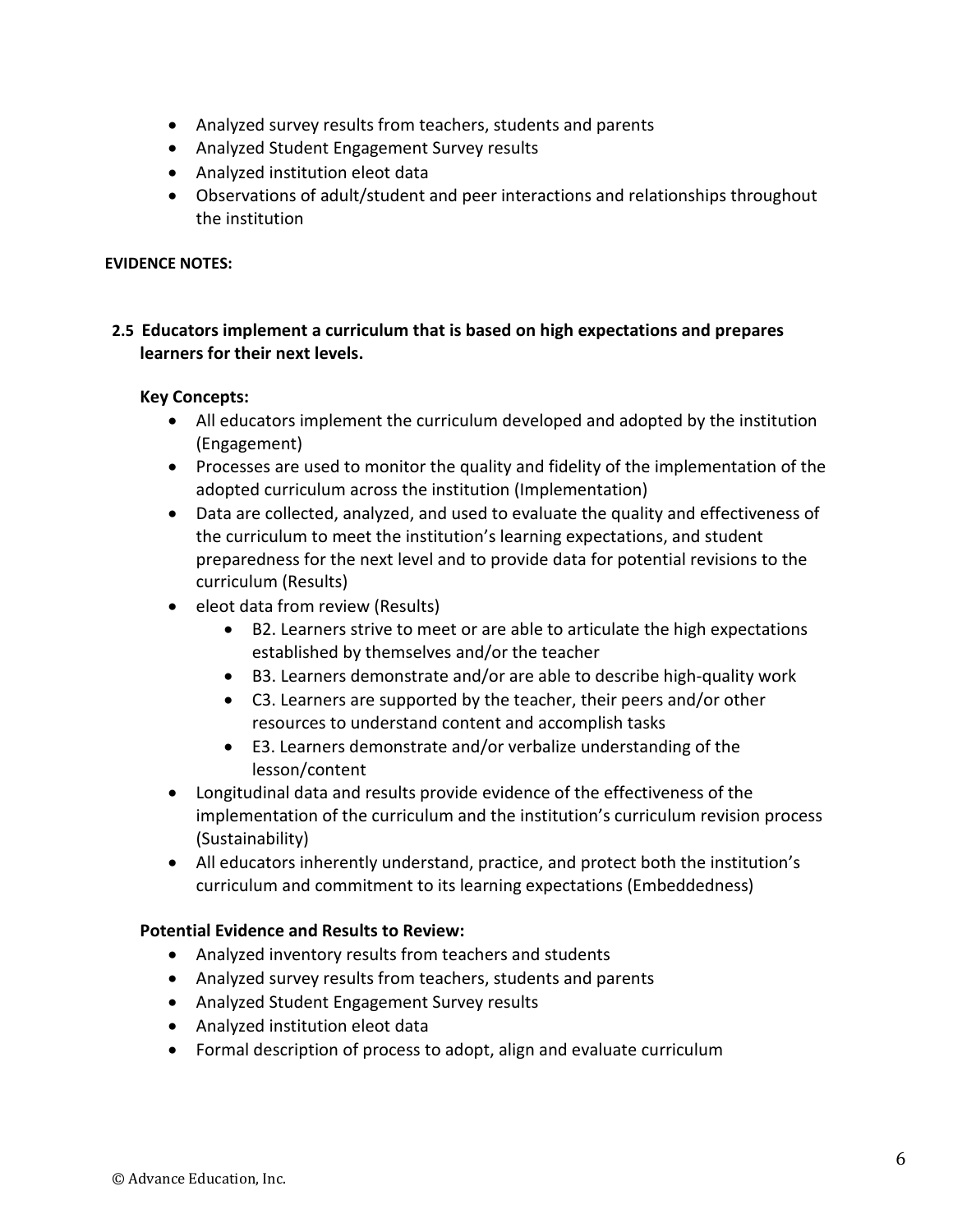- Results of student achievement across grade levels and content areas related to the institution's learning expectations
- Evaluations of professional development sessions related to curriculum adoption, alignment and evaluation

# **2.6 The institution implements a process to ensure the curriculum is aligned to standards and best practices.**

#### **Key Concepts**

- All educators are engaged in a process to align curriculum to standards and best practice (Engagement)
- Systematic process is implemented to ensure the written curriculum is aligned to a recognized and rigorous set of standards and is implemented with quality and fidelity (Implementation)
- Data are collected, analyzed, and used to evaluate the curriculum to ensure the curriculum is aligned to expectations and results in learner achievement of the learning expectations (Results)
- eleot<sup>®</sup> data from review (Results)
	- B2. Learners strive to meet or are able to articulate the high expectations established by themselves and/or the teacher
	- B3. Learners demonstrate and/or are able to describe high-quality work
	- C3. Learners are supported by the teacher, their peers and/or other resources to understand content and accomplish tasks
	- E3. Learners demonstrate and/or verbalize understanding of the lesson/content
- Longitudinal data and evidence indicates ongoing implementation of a process to ensure the curriculum is aligned to standards and best practice and results in learner achievement of the learning expectations (Sustainability)
- All instructional staff directly and indirectly responsible for the curriculum protect and hold each other accountable for its consistent application across all classrooms and content areas (Embeddedness)

- Analyzed inventory results from teachers and students
- Analyzed institution eleot data
- Formal description of process to ensure curriculum is aligned to a rigorous and recognized set of standards
- Curriculum revision and review cycles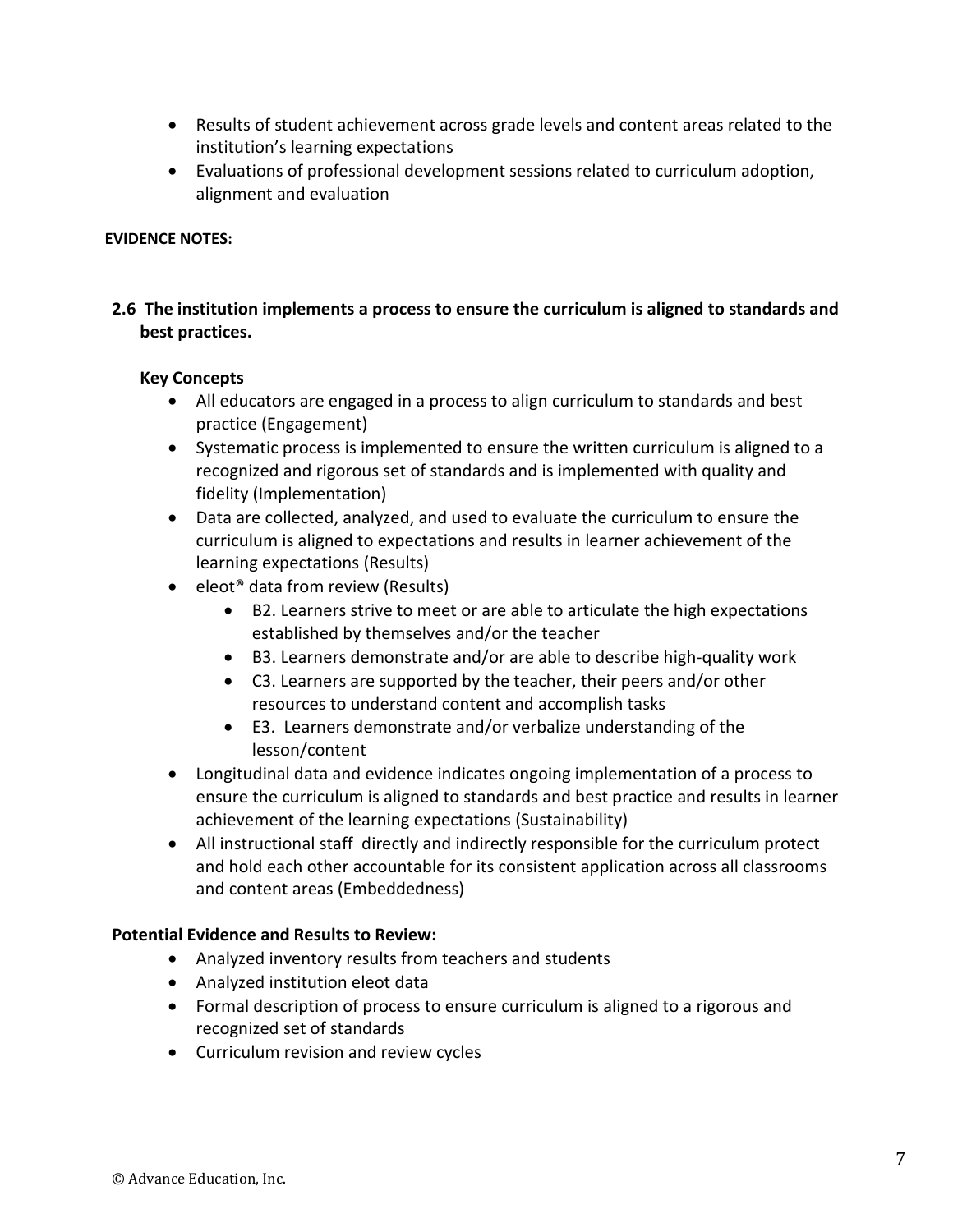- Curriculum framework and documents for all content areas (Note: The textbook is a resource for the curriculum but is not the curriculum.)
- Process used to determine whether the curriculum aligns with institution's purpose

### **2.7 Instruction is monitored and adjusted to meet individual learners' needs and the institution's learning expectations.**

#### **Key Concepts:**

- All educators are engaged in the monitoring and adjusting of instruction to meet individual learners' needs and the institution's learning expectations (Engagement)
- Processes are executed to monitor and adjust the implementation of instruction and ensure quality and fidelity of instructional practices to meet learners' needs (Implementation)
- Data are collected and analyzed to identify improvements in student learning based on the use of data to monitor and adjust instruction (Results)
- eleot<sup>®</sup> data from review (Results)
	- A1. Learners engage in differentiated learning opportunities and/or activities that meet their needs
	- B2. Learners engage in activities and learning that are challenging but attainable
	- C3. Learners are supported by the teacher, their peers and/or other resources to understand content and accomplish tasks
- Longitudinal data from instructional monitoring processes demonstrate improvements to student learning and changes to instructional practices based on the use of data over time (Sustainability)
- The use of data to meet the individual learner's needs is actively supported and practiced by all educators (Embeddedness)

- Analyzed inventory results from teachers and students
- Analyzed institution eleot results
- Analyzed Student Engagement Survey results
- Formal description of process to ensure instruction is adjusted to meet individual students' needs
- Formative and summative student performance results
- Examples of differentiated learning activities based on analysis of data
- Instructional guidelines and expectations for teaching and meeting needs of individual learners
- Analysis of results of classroom and instructional data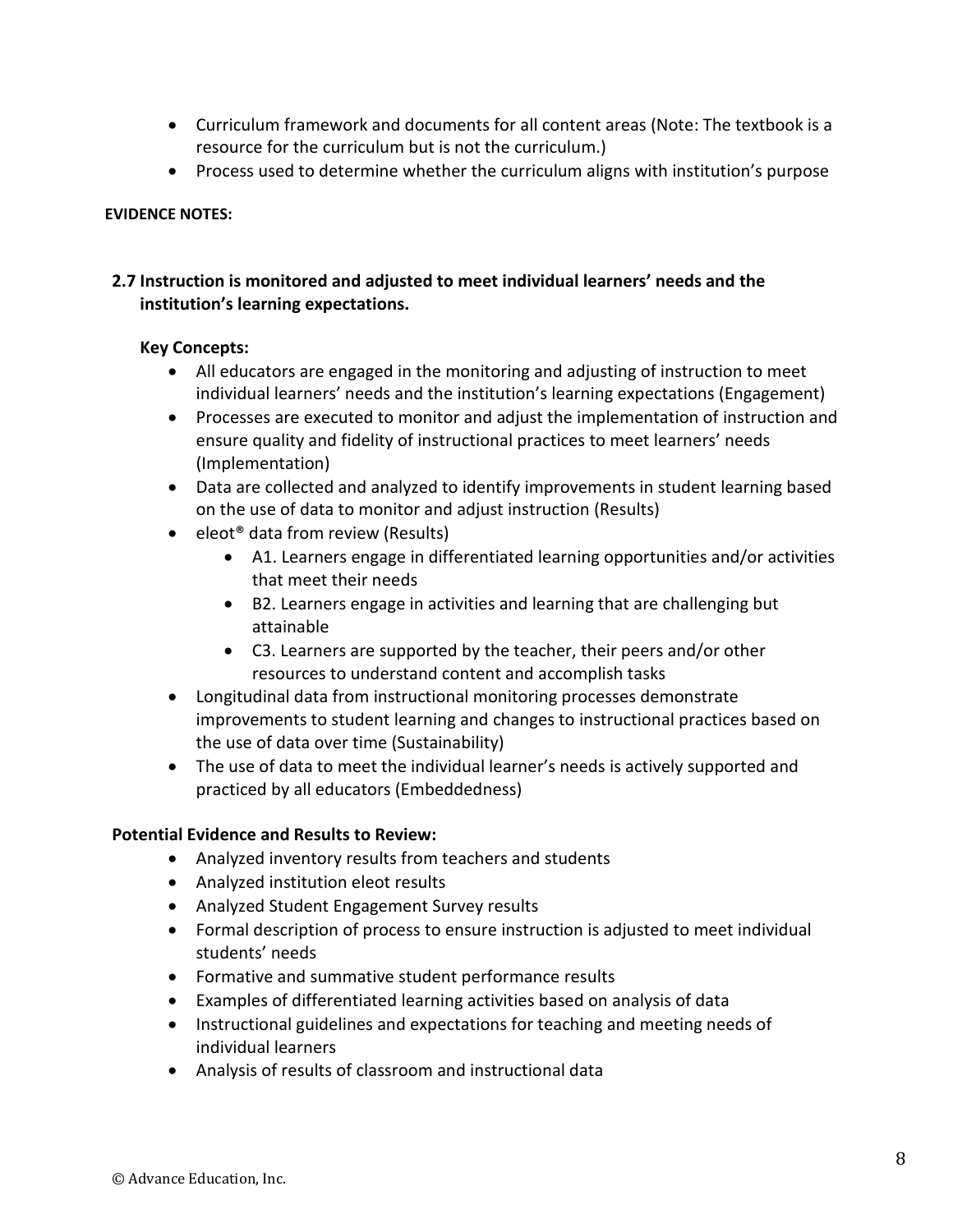# **2.8 The institution provides programs and services for learners' educational futures and career planning.**

#### **Key Concepts:**

- All learners are engaged in programs and services to identify interests that will enable future educational and career planning (Engagement)
- Implementation and monitoring of formal programs and services to support educational/career interests, student planning for success at the next level, and development of individual learner goals for educational and career planning (Implementation)
- Data are collected, analyzed and used to evaluate the effectiveness of programs and services for students' educational futures and career planning in meeting learner needs (Results)
- eleot<sup>®</sup> data from review (Results)
	- C1. Learners demonstrate a sense of community that is positive, cohesive, engaged and purposeful
	- C3. Learners are supported by the teacher, their peers and/or resources to understand content and accomplish tasks
	- D2. Learners make connections from content to real-life experience
	- E1. Learners monitor their own learning progress or have mechanisms whereby their learning progress is monitored
	- G3. Learners use digital tools/technology to conduct research, solve problems, and/or create original works for learning
- Longitudinal data and evidence show growth and improvement in students' educational futures and career planning based on the implementation of quality programs and services (Sustainability)
- Planning for educational futures and careers is embedded in programs and activities across all areas of the institution (Embeddedness)

- Description of formal structure and practices that provide learners access to programs and services to plan for their future
- Examples of student goals and plans
- Analyzed inventory results from teachers and students
- Student graduation rates and/or promotion rates
- Institution profile that contains information on college acceptance, career choices, graduation rate, etc.
- Observations of information posted around the classrooms and school facility that communicates career options, career planning, goal-setting, etc.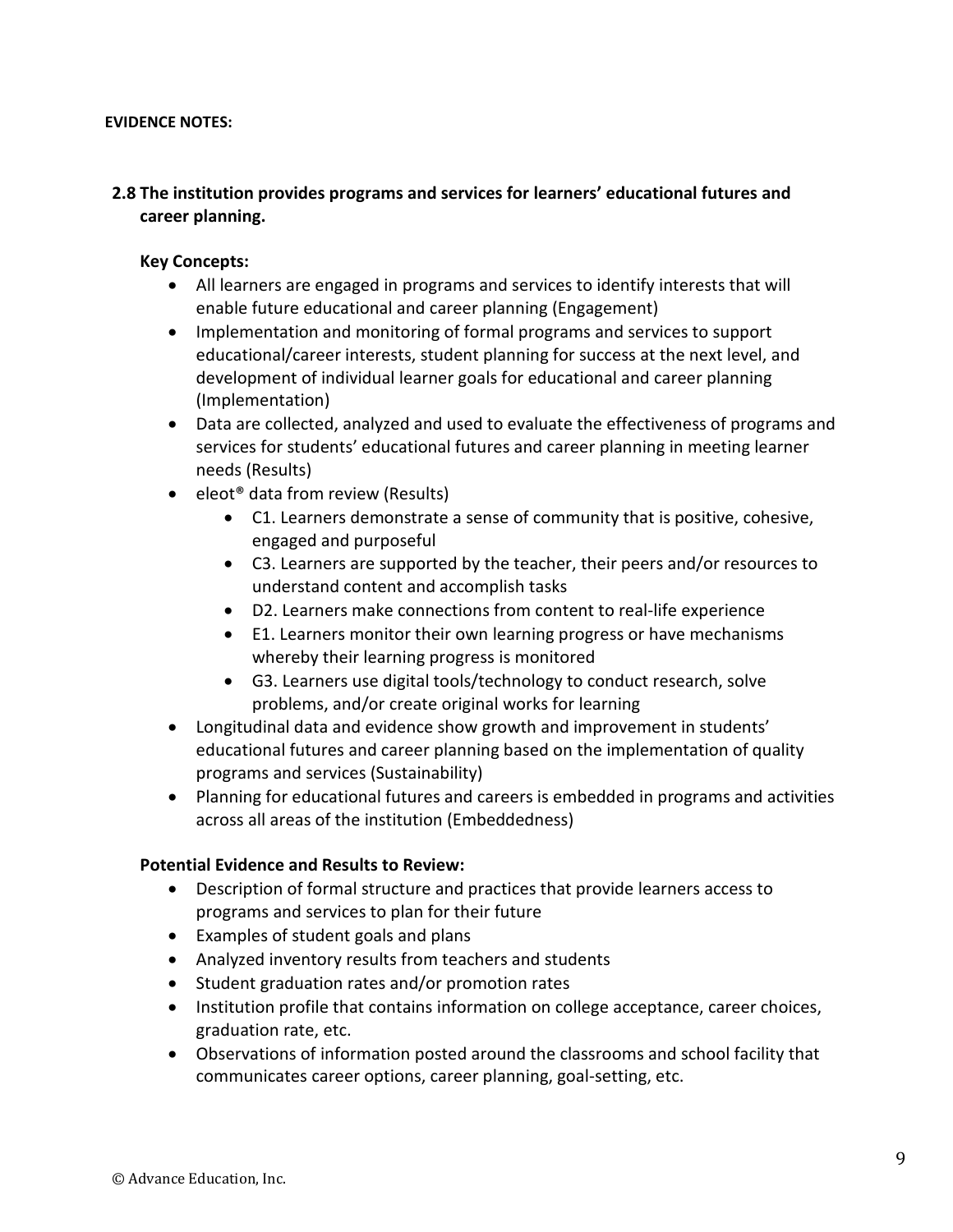# **2.9 The institution implements processes to identify and address the specialized needs of learners.**

#### **Key Concepts:**

- Educators are involved in the identification of students who might need specialized services, programs or resources (Engagement)
- The institution implements and coordinates programs, services, and resources to address learners' needs in the social, emotional, developmental, and academic areas and monitors and adjusts to ensure quality implementation (Implementation)
- Data are collected, analyzed, and used to monitor and adjust services and to evaluate the effectiveness of programs and services in meeting the specialized needs of learners (Results)
- eleot<sup>®</sup> data from review (Results)
	- A1. Learners engage in differentiated learning opportunities and/or activities that meet their needs
	- A4. Learners demonstrate and/or have opportunities to develop empathy/respect/appreciation for differences in abilities, aptitudes, backgrounds, cultures, and/or other human characteristics, conditions and dispositions
	- C3. Learners are supported by the teacher, their peers and/or other resources to understand content and accomplish tasks
	- E2 Learners receive/respond to feedback (from teachers/peers/other resources) to improve understanding and/or revise work
- Longitudinal data and evidence show growth and improvement in meeting the specialized social, emotional, developmental, and academic needs of learners based on the implementation processes for identification and provision of services (Sustainability)
- Staff demonstrate consistent commitment and aligned actions to meet the specialized social, emotional, developmental and academic needs of individual students across the institution (Embeddedness)

- Descriptions of referral processes for specialized needs of learners related to social, emotional, developmental and academic needs (including academic support or enrichment)
- Descriptions of internal programs and services provided and/or external partnerships to provide services and resources
- Analyzed inventory results from teachers and students
- Analyzed survey results from teachers, students and parents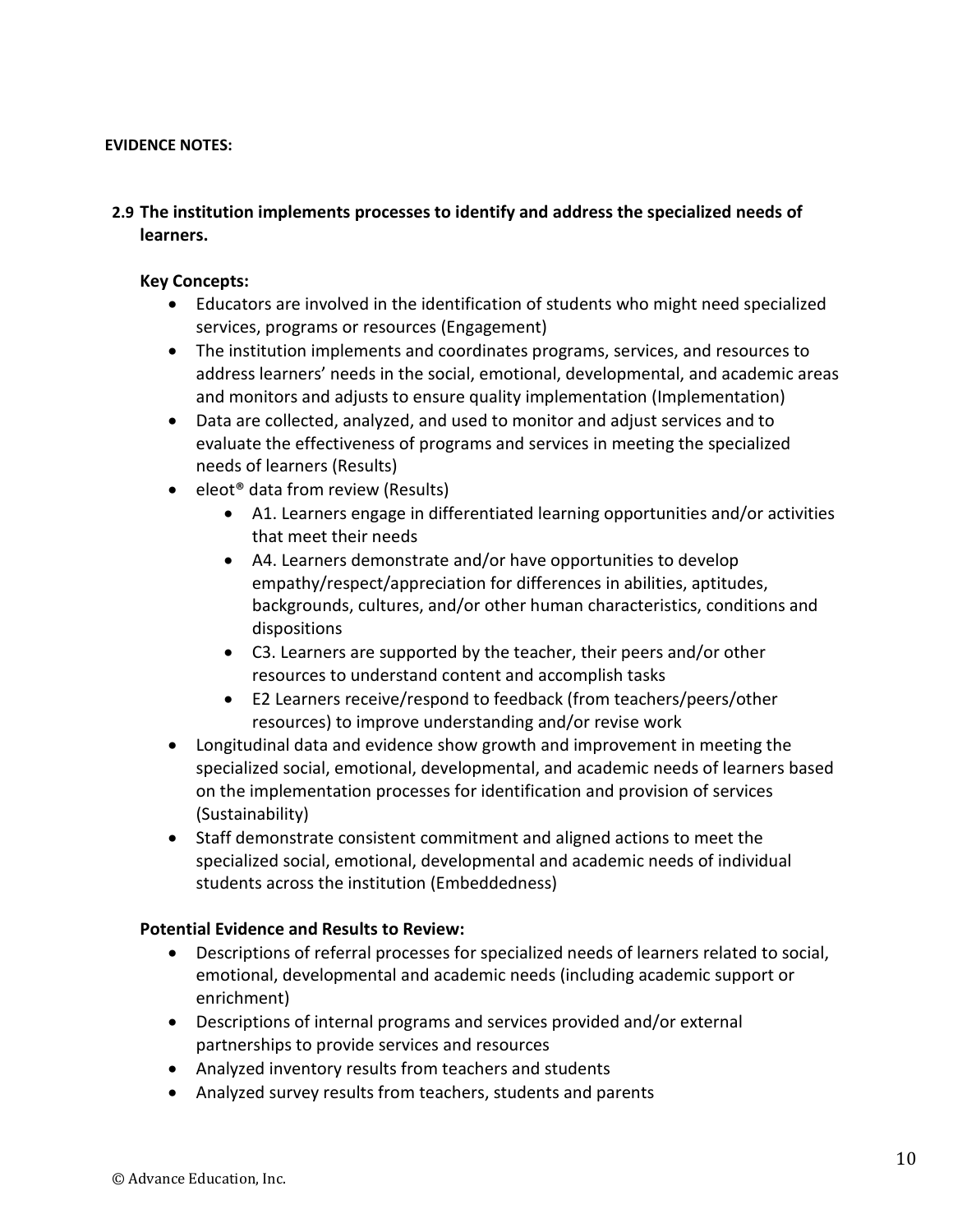- Analyzed Student Engagement Survey results
- Analyzed institution eleot data
- Examples of interventions used to address specialized needs of learners, particularly for those who do not qualify for formal programs
- Analyzed data regarding the effectiveness of programs and services in meeting student needs, including student performance data

# **2.10 Learning progress is reliably assessed and consistently and clearly communicated.**

### **Key Concepts:**

- All educators consistently and frequently communicate learning progress to appropriate stakeholders, including the learner, in clear and understandable language and formats (Engagement)
- Processes are executed to monitor the implementation of the common grading practices aligned to specific criteria that represent attainment of content knowledge and skills across all classrooms and programs (Implementation)
- Formative and summative data are collected, analyzed, and used to monitor learning progress and the implementation of the common grading practices across all classrooms and programs (Results)
- eleot<sup>®</sup> data from review (Results)
	- B3. Learners demonstrate and/or are able to describe high quality work
	- E1. Learners monitor their own learning progress or have mechanisms whereby their learning progress is monitored
	- E3. Learners demonstrate and/or verbalize understanding of the lesson/content
	- E4. Learners understand and/or are able to explain how their work is assessed
- Longitudinal data and evidence demonstrate improvements in assessing and reporting learning based on the implementation of clear criteria, use of formative and summative data, and communication processes (Sustainability)
- Educators consistently support and protect grading and assessment practices that represent attainment of content knowledge and skills across all classrooms and programs (Embeddedness)

- Examples from classrooms regarding communication about learning expectations
- Examples of common grading and reporting practices that link to specific standards or expectations such as the use of standard-based reporting tools (Note: This is not a percentage-based grading scale.)
- Analyzed student achievement data from formative and summative assessments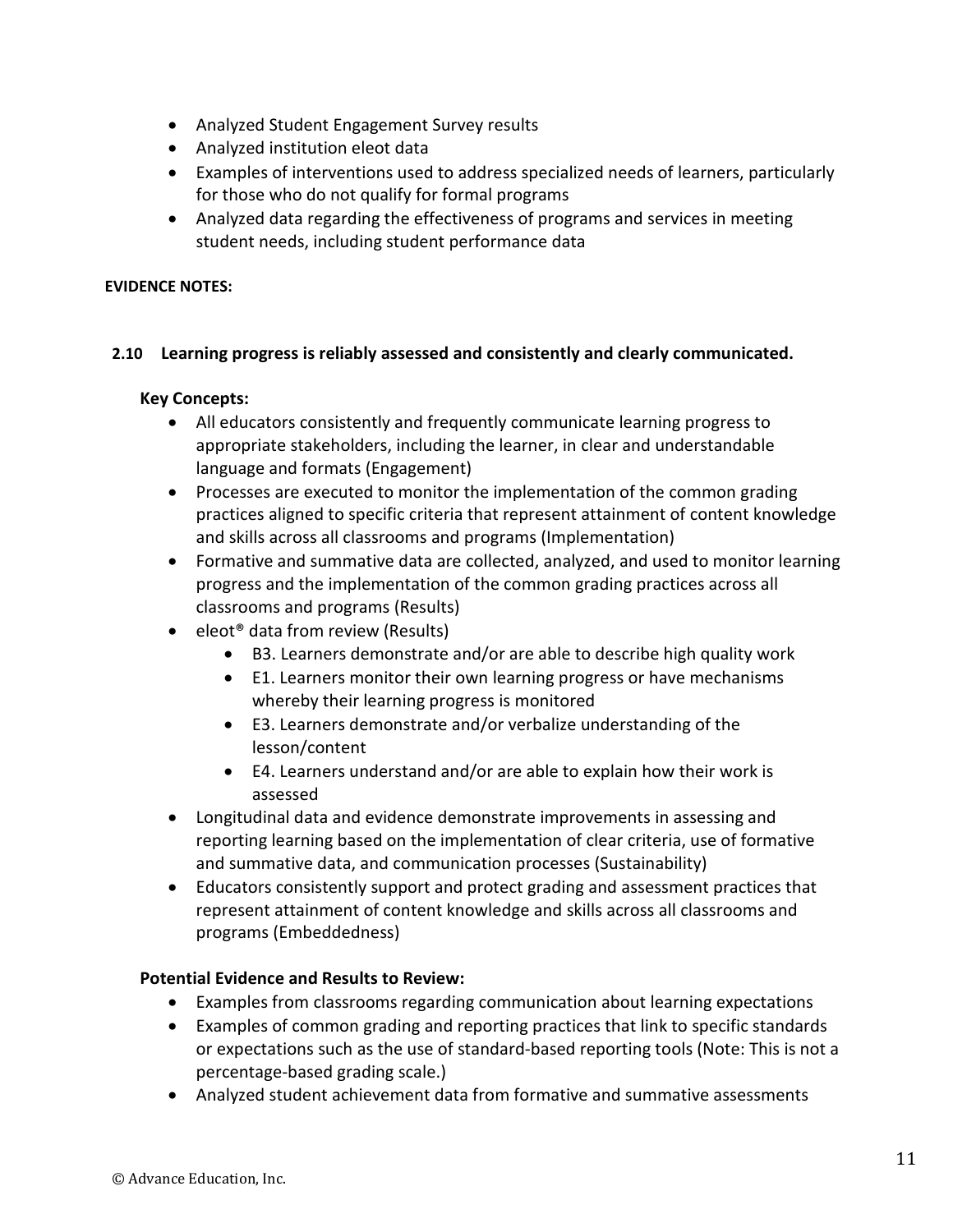- Analyzed inventory results
- Examples of communication methods with learners and parents/family/legal guardians regarding learners' progress

# **2.11 Educators gather, analyze, and use formative and summative data that lead to demonstrable improvement of student learning.**

#### **Key Concepts:**

- All educators are engaged in processes to use formative and summative data to improve student learning for individual and collective groups of students (Engagement)
- Processes are used by educators to monitor and verify learners' progress toward meeting learning expectations and modify instruction to transform learning experiences for students (Implementation)
- Instructional staff analyze and use student learning data to monitor the effectiveness of changes in their instructional practices and improve and verify individual student progress toward meeting learning expectations (Results)
- Longitudinal data provide evidence of ongoing improvements to instructional practices and improvement in student learning based on data-driven changes to instructional practice (Sustainability)
- Educators in all classrooms and instructional programs commit to and demonstrate their consistent use of data to verify learner progress and modify instructional practices to improve student learning (Embeddedness)

#### **Potential Evidence and Results to Review:**

- Processes and opportunities for staff to analyze and use data
- Professional development training and support for the use of data to improve instruction
- Examples of instructional activities and/or curriculum changes made based on the analysis of data
- Teacher evaluation results, lesson plans, and walk-through instruments that focus on use of data to modify instruction (such as personalized learning activities and differentiated learning activities)
- Explanation of school's formal assessment system that includes formative and summative assessments
- Analyzed student performance data demonstrating student growth and improvement

#### **EVIDENCE NOTES:**